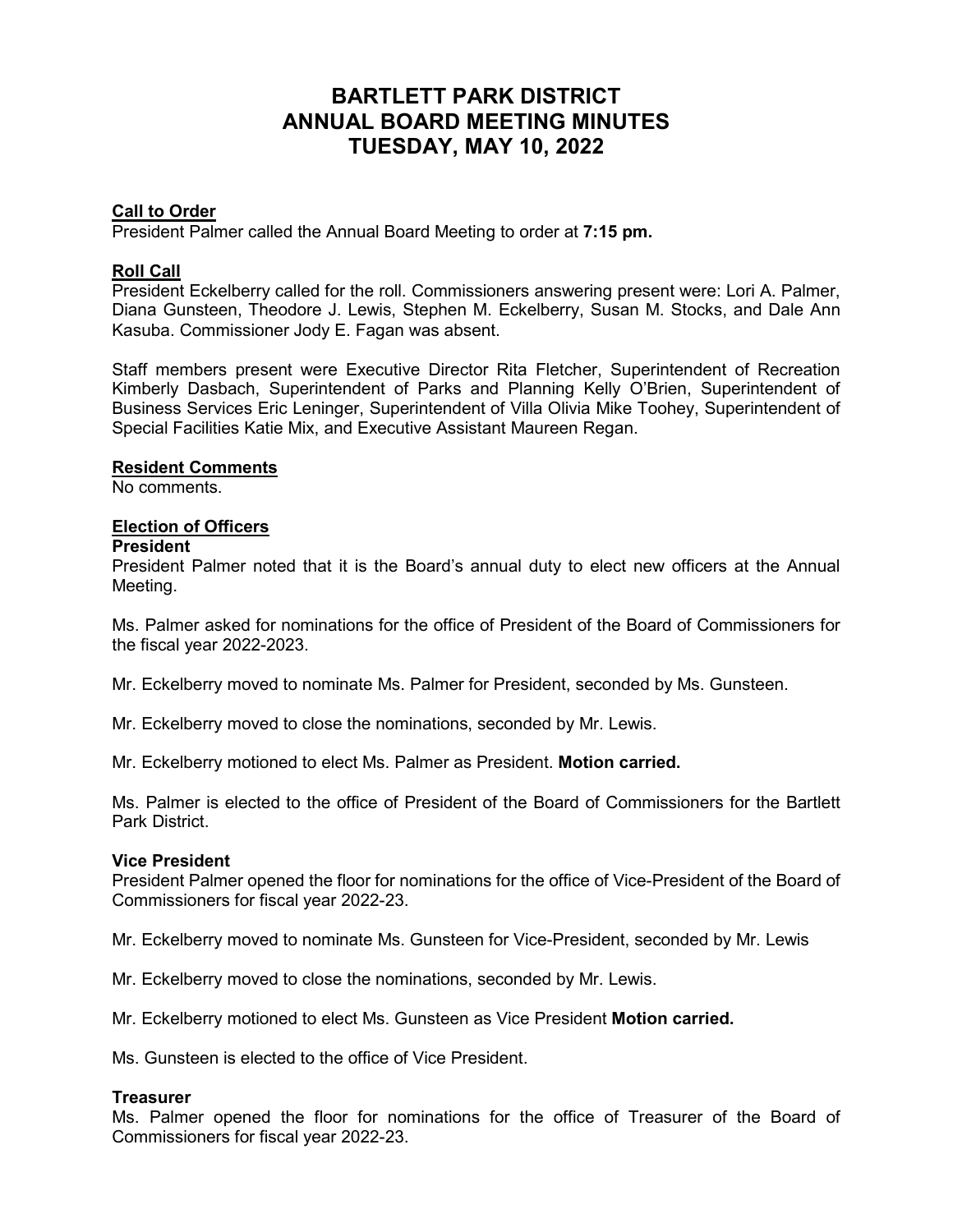Ms. Stocks moved to nominate Mr. Lewis for Treasurer, seconded by Mr. Eckelberry

Mr. Eckelberry moved to close the nominations, seconded by Mr. Lewis.

Mr. Eckelberry motioned to elect Mr. Lewis as Treasurer. **Motion carried.**

Mr. Lewis is elected to the office of Treasurer.

#### **Secretary**

Ms. Palmer opened the floor for nominations for the office of Secretary of the Board of Commissioners for fiscal year 2022-23.

Ms. Stocks moved to nominate Ms. Fletcher for Secretary, seconded by Mr. Eckelberry.

Mr. Eckelberry moved to close the nominations, seconded by Mr. Lewis.

Mr. Eckelberry motioned to elect Ms. Fletcher as Secretary. **Motion carried.**

Ms. Fletcher is elected to the office of Secretary.

## **Appointment of Attorney for the Park District**

## **Corporate Attorney**

Ms. Palmer stated next is the appointment of attorney for the Bartlett Park District and recommended that Mr. Steven Adams of Robbins Schwartz be appointed as the Park District's corporate attorney for fiscal year 2022-23.

Mr. Eckelberry moved to appoint Steven Adams of Robbins Schwartz as the Park District's corporate attorney for fiscal year 2022-23, seconded by Mr. Lewis. **Motion carried**.

#### **Ordinance 22-02, 2022-23 Budget and Appropriation Ordinance**

Ms. Palmer asked for a motion to approve Ordinance 22-02, 2022-23 Budget and Appropriation Ordinance.

Mr. Eckelberry moved to adopt Ordinance 22-01, 2022-23 Budget and Appropriation Ordinance of the Bartlett Park District for its fiscal year May 1, 2022 through April 30, 2023. Mr. Lewis seconded the motion.

ROLL CALL VOTE: AYES: Palmer, Gunsteen, Lewis, Eckelberry, Stocks, Kasuba NAYS: 0 ABSTAIN: Fagan ABSENT: 0 **Passed and approved this 10th day of May 2022.**

#### **Meeting Schedule for Fiscal Year 2022-23**

Ms. Palmer noted that the Board had received the proposed schedule of meetings for fiscal year 2022-23. Mr. Eckelberry moved to approve the Board Meeting Schedule for fiscal year 2022-23 as presented, seconded by Mr. Lewis. **Motion carried**.

# **Name Representative to NWSRA Board**

Ms. Palmer announced that each year the District names a representative to serve on the NWSRA Board. Mr. Eckelberry made a motion to nominate Executive Director Rita Fletcher, seconded by Mr. Lewis. **Motion carried** and Ms. Fletcher was named as the Bartlett Park District representative to the Northwest Special Recreation Association Board.